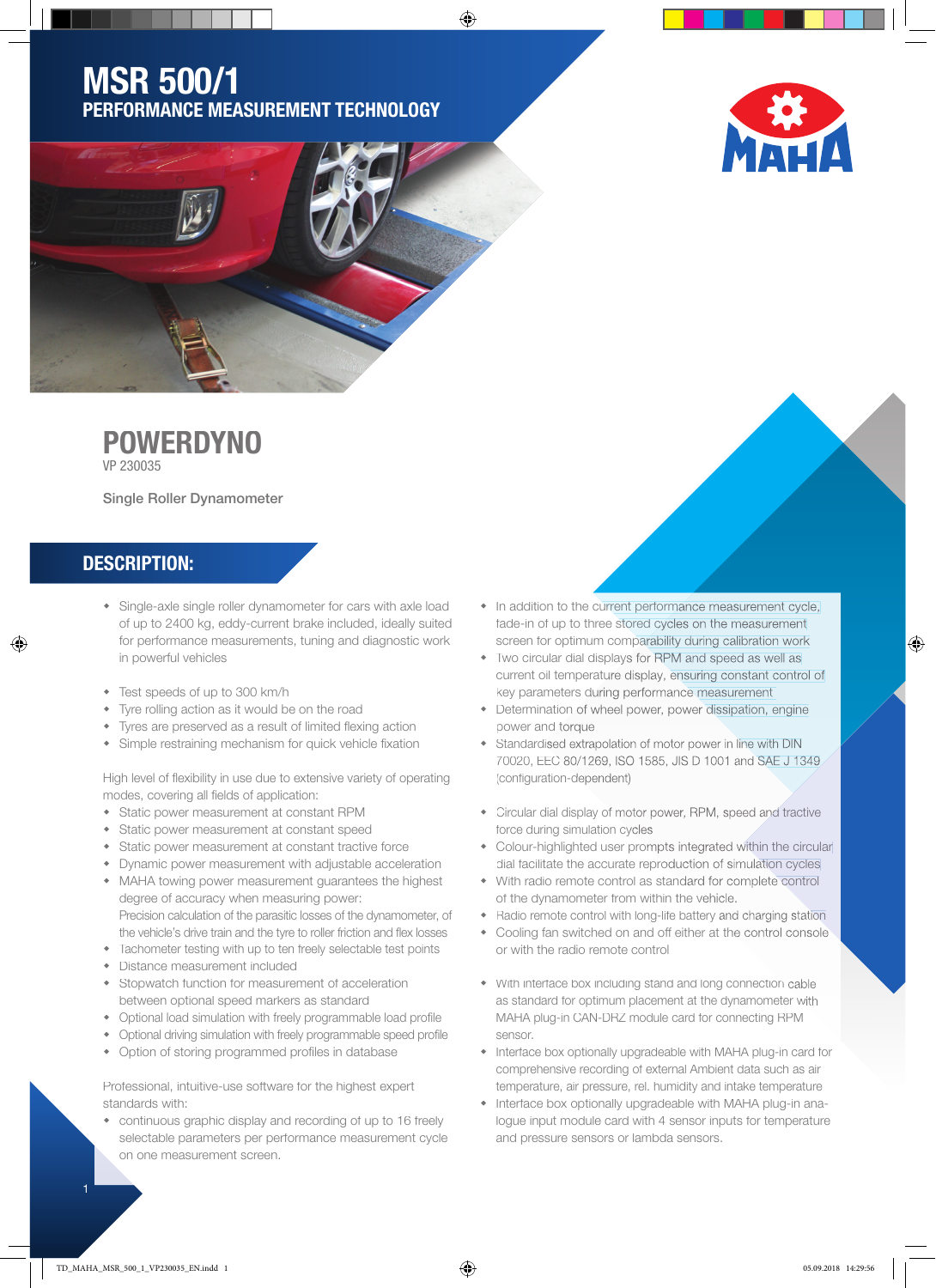◈

- Optional connection of MAHA MGT 5, MDO 2 LON and MET SERIES emission testers
- Optional connection of Krupp/AIC fuel consumption measuring instruments for petrol- and diesel engines

MCD 2000 Communication Desk

- Robust and multifunctional metal encasement
- Integrated switch cabinet for housing electronic components
- Lockable drawer for keypad and PC mouse and storage compartment for small items of equipment
- VESA standard bracket for holding the all-in-one PC or PC monitor Can be extended with optional PC storage compartment or
- side shelves
- Varnished with high-quality powder coating:
	- window grey, RAL 7040 (switch cabinet)
	- anthracite grey, RAL 7016, (side faces)

### DESCRIPTION: STANDARD DELIVERY:

MCD 2000

 $\bigoplus$ 

- MCD 2000 Communication Desk
- interface box 1 including stand and connection cable with plug-in environment module (CAN-PTH module) card for recording air temperature, air pressure, humidity with plug-in RPM module (CAN-DRZ module) card for RPM recording via trigger clamp, light signal sensor, piezo clamp, clamp W and TDC sensor (insertion of max. 4 modules per box possible)
- Radio remote control for dynamometer operation with battery and charging station
- Cooling fan control
- Measuring program

### Roller Set

- Robust self-supporting, closed roller set with an eddy-current brake
- Varnished with high-quality powder coating, gentian blue RAL 5010

2 MAHA Maschinenbau Haldenwang GmbH & Co. KG | Hoyen 20 | 87490 Haldenwang | Germany Phone: +49 8374 585 0 | Fax: +49 8374 585 497 | sales@maha.de | www.maha.de

 $\bigoplus$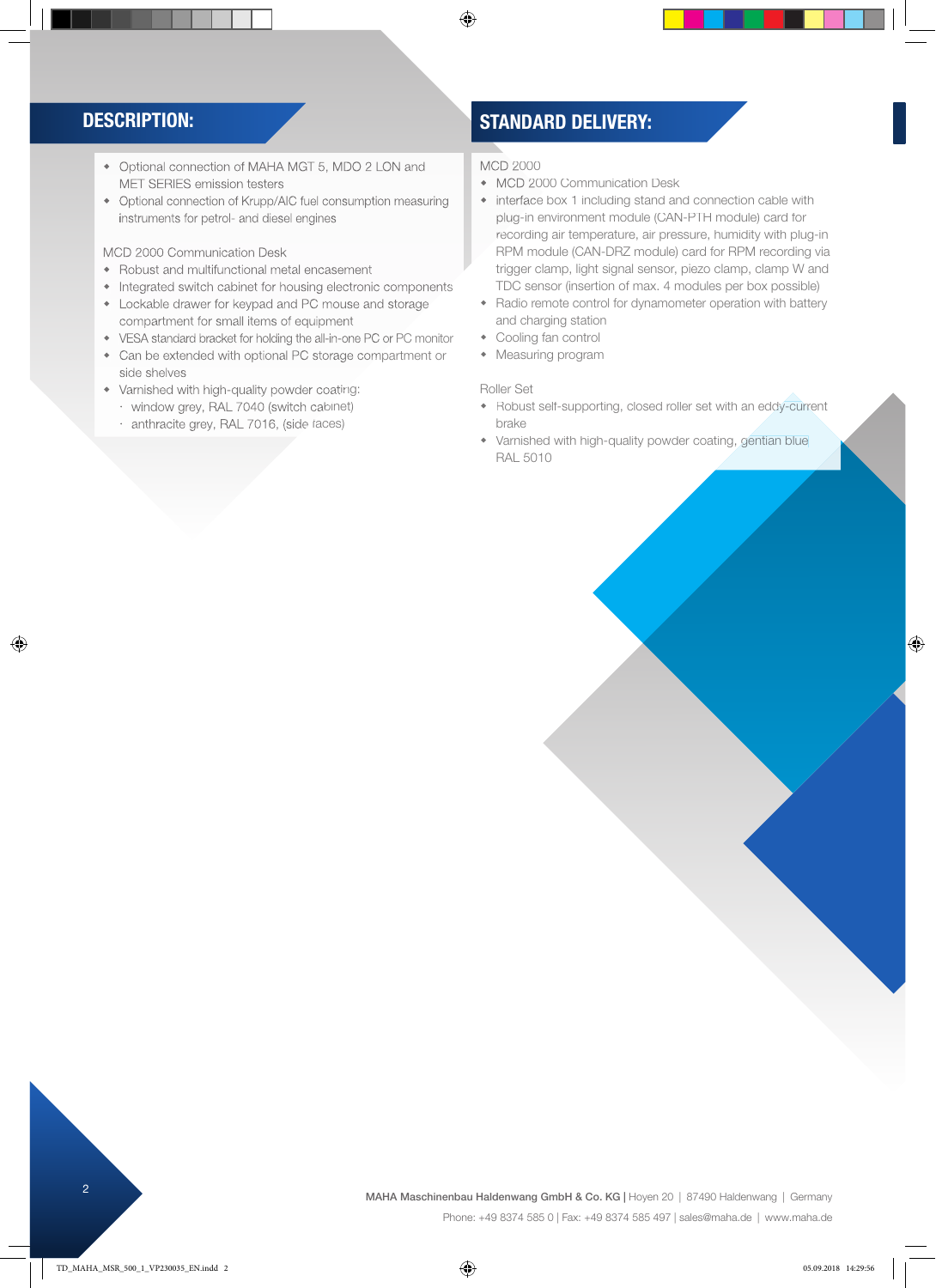$\bigoplus$ 

| VZ 910176 | Industrial PC All-in-One                          |
|-----------|---------------------------------------------------|
| VZ 910177 | Industrial PC Compact                             |
| VZ 955275 | PC-Holder for placement inside MCD 2000           |
| VZ 910052 | PC-Keyboard and Mouse                             |
| VZ 910091 | DIN A4 Ink Jet Colour Printer                     |
| VZ 910165 | PC Flat Screen 22 inch (TFT Standard)             |
| VZ 910192 | Simultaneous Display Unit 40"                     |
| VZ 955244 | Rotatable & Folding Wall Holder for TFT           |
| VZ 910179 | HDMI Cable 15 m                                   |
| VZ 910180 | HDMI Cable                                        |
| VZ 910181 | HDMI-Splitter 4-Port                              |
| VZ 955274 | Side Shelf for MCD 2000                           |
| VZ 955277 | External PC Storage Shelf for MCD 2000            |
| VZ 990275 | Interface Box 2                                   |
| VZ 911145 | Pressure temp. module (CAN P2T2 Module)           |
| VZ 911146 | OBD Module (CAN OBD Module)                       |
| VZ 911240 | Analogue Input Module (CAN-AIN4 Module)           |
| VZ 990438 | Analog Outputs LPS 3000/MSR                       |
| VZ 990221 | RPM Light Signal Sensor w. reflective spots       |
| VZ 990211 | Trigger Clamp for MGT 5                           |
| VZ 990225 | Oil temperature sensor for cars                   |
| VZ 990276 | Exhaust Temperature Sensor TEMP                   |
| VZ 911150 | Software Module Emission 1 driving cycle,         |
| VZ 911151 | Software Module Emission 2 lug-down               |
| VZ 990278 | Board (DT Module)                                 |
| VP 994013 | AIC-1204 HR 2000                                  |
| VZ 975498 | Conn. kit for petrol cars, pressure control valve |
| VZ 975499 | Connecting Kit for DieselPowered Cars, Adapter    |
| VZ 994014 | Carrying Case for AIC-1204 and Accessories        |
| VZ 990427 | Wideband Lambda/AFR kit                           |
| VZ 911152 | Connection Package Petrol Emissions               |
| VZ 911153 | Conn. pack. diesel emiss. f. conn. of             |
| VZ 911154 | Conn. pack. diesel emiss. hand terminal MDO 2     |
| VZ 911155 | Conn. pack. ext. measurm. station emissions       |
| VZ 935266 | Set of Anchor Rails for MSR                       |
| VZ 935268 | Set of Ground Sleeves 140 mm for MSR              |
| VZ 935267 | Set of Ground Sleeves 190 mm for MSB              |
| VZ 935191 | Vehicle Restraint System rear side                |
| VZ 935230 | Attachment Points for Anchor Rails (4 pieces)     |
| VZ 935215 | Ni/Cr Coating for Running Rollers                 |
| VZ 935219 | Preparation for Additional Eddy Current Brake     |
| VZ 935216 | Add. Eddy current brake for MSR                   |
| VZ 950062 | Converter Cabinet for Control of Drive Motors     |
| VZ 975652 | Calibration Device LPS R50 universal              |
| W 997563  | Packing MSR 500/800/830/850 - Europe-             |
| W 997564  | Packing MSR 500/800/830/850 -overseas-            |

# TECHNICAL DATA: ACCESSORIES:

| Axle load                                                                    | 2500 kg                    |
|------------------------------------------------------------------------------|----------------------------|
| Compressed air max.                                                          | 7 bar                      |
| Track width                                                                  | 700 mm - 2200 mm           |
| Roller set rotating mass                                                     | 280 kg                     |
| Roller diameter                                                              | 504 mm                     |
| Roller camber                                                                | 5 <sub>mm</sub>            |
| Test speed max.                                                              | 300 km/h                   |
| Wheel power (static) max.                                                    | 260 kW                     |
| Wheel power (dynamic) peak >                                                 | 1000 kW                    |
| Electric motor with a drive power<br>rating (optional)                       | 22 kW                      |
| Tractive force max.                                                          | 7000 N                     |
| Measurement accuracy wheel<br>power measurement<br>(from measured value) +/- | 2%                         |
| Fuse gG                                                                      | 63 A                       |
| Power supply                                                                 | 3/N/PE 400 V 50 Hz         |
| Dimesions communication desk<br>$(H \times W \times D)$                      | 1500 mm x 860 mm x 420 mm  |
| Converter cabinet dimensions (H<br>$\times$ W $\times$ D)                    | 1000 mm x 800 mm x 400 mm  |
| Dimensions roller set $(L \times W \times H)$                                | 1095 mm x 3324 mm x 512 mm |
| Weight roller set                                                            | 1300 kg                    |
| Communication desk weight<br>incl. packaging                                 | 150 kg                     |

 $\overline{\phantom{a}}$ 

 $|\mathbf{\Phi}|$